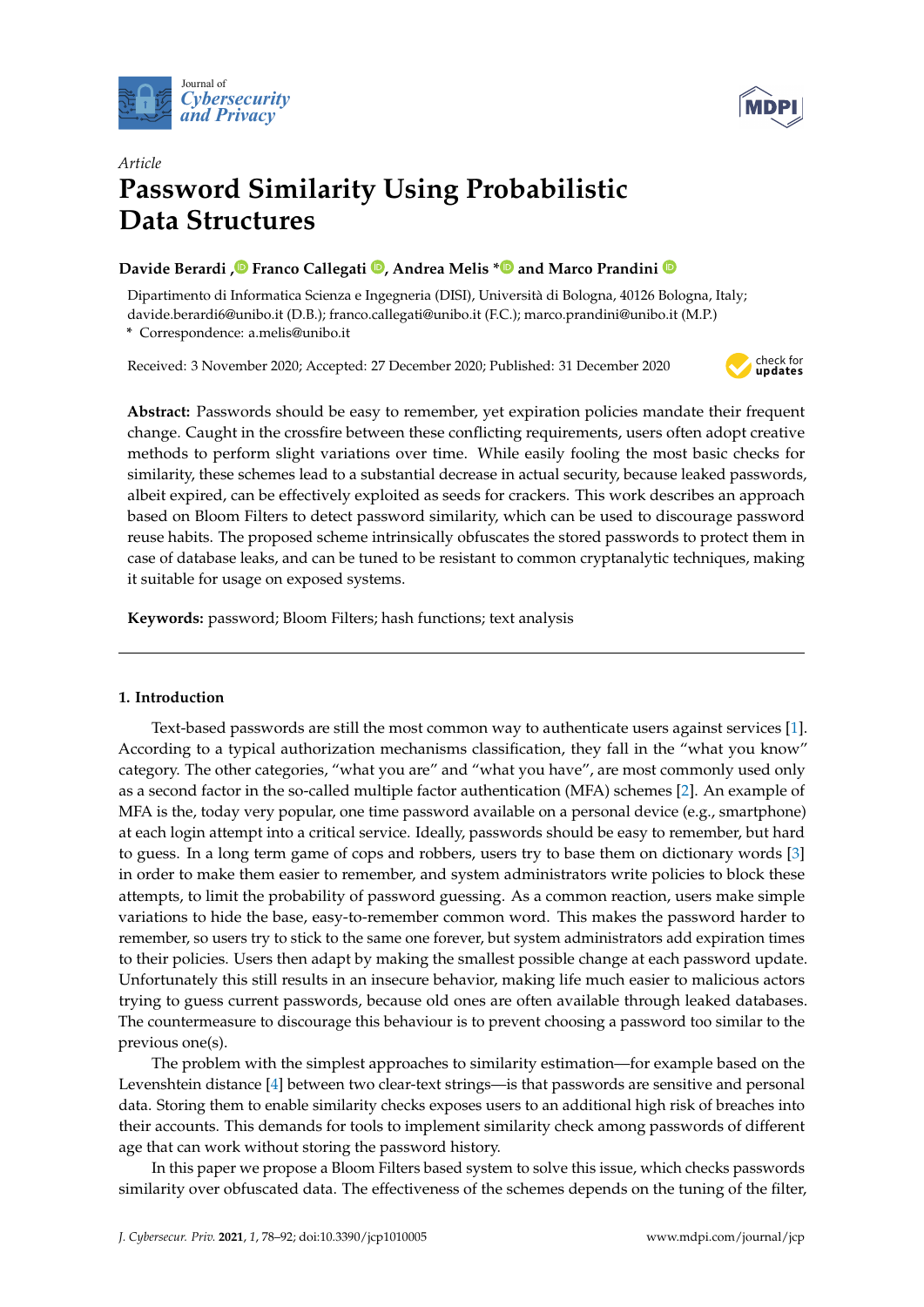which is thoroughly analyzed to determine the values of the parameters that ensure password secrecy, yet allowing an effective detection of similarity. The scheme natively allows the integration of a cryptographic access control method, which will be investigated in a future work.

This paper is structured as follows. Section [2](#page-1-0) discusses a list of previous works and state-of-the-art tools that employ similar techniques to evaluate similarity between data. Some additional details of the password similarity issue, the design of our system and a possible attack on this kind of data analyzers are introduced in Section [3.](#page-2-0) Our scheme was implemented in C language for the Linux operating system, and a performance analysis is presented in Section [4.](#page-8-0) Finally we illustrate some application scenarios and propose future improvements of this work in Section [5.](#page-11-0)

#### <span id="page-1-0"></span>**2. State of the Art**

The foundations for this work can be traced back to the work of Schnell et al. [\[5\]](#page-12-4), which describes a method for querying private data over a Bloom Filter structure, with focus on medical records. The goal is to extract data which cannot be linked to the owner, which is different from the password similarity scenario considered here. In particular an attack such as the one presented in Section [3.4,](#page-7-0) could lead to a complete compromise of the scheme. Our work propose then a solution which can address the Anagram attack. Another work presented in [\[6\]](#page-12-5) describes the application of privacy methods like differential privacy to probabilistic data structures such as Bloom Filters. This approach is vulnerable to an attack called the "profile reconstruction attack", a weakness that is due to differential privacy methods (which are not considered in our work) and not to the filter itself. Anonymized datasets, using techniques such as differential privacy, purposely introduces errors and noise in the data in order to hide the presence of specific information or to ensure that links between users and their correspondent data cannot be established. These controlled errors are compensated in large dataset: the errors do not effect the quality of the evaluations. In our use cases, users—even if forced to change password regularly—cannot generate a password dataset big enough to compensate the introduced noise. That is, anonymization techniques can affect the quality of password similarity queries, with several false positives compared to the proposed Bloom Filter approach. RAPPOR [\[7\]](#page-12-6) is a system used by Google to get data from the Chrome browser. The data is hashed in a Bloom Filter, anonymized by introducing a perturbation on the values, and then retrieved and reconstructed at server side.

RAPPOR is used to collect binary statistic, therefore cannot be used to detect similarities between responses. It is based on binary queries and not on difference between sets. These exact matches (without false negatives and with a probability of false positives), are considered in other works. That is due to the construction and the use of the Bloom Filters. One of the closest work to this one, referenced as SSDD, is presented in [\[8\]](#page-12-7). It employs Homomorphic Encryption to compute the Jaccard coefficient between two Bloom Filters. One of the downsides of Homomorphic Encryption is the exponential-order complexity of the algorithms, which makes it unfeasible for many systems such as embedded ones. As the authors say, it can leverage on pre-computed values, that can be saved in a sort of cache that can speed up the encryptions and decryptions. Unfortunately if the output of the pre-computation is not saved in a secure way, this can leak information to an attacker. In SSDD as well as in the method proposed in this manuscript, the filters are used to return a real number which represent the similarity, not a boolean value, placing at the opposite side of the spectrum, with respect to RAPPOR.

Moreover in general the aforementioned work do not explicitly consider the use of secure hash functions (such as cryptographic secure hashes). The added security of these methods is therefore not in the scope of the cited papers. Other related works, which are not directly based on Bloom Filters, are the ones which employs fuzzy hash functions. The main work in this area is called Context Triggered Piecewise Hash (CTPH) [\[9\]](#page-12-8). CTPH fuzzy hash function is extensively used in its reference implementation, ssdeep [\(https://ssdeep-project.github.io/ssdeep/index.html\)](https://ssdeep-project.github.io/ssdeep/index.html), by platforms such as VirusTotal [\(https:/virustotal.com\)](https:/virustotal.com). This implementation is particularly useful to check the similarity of uploaded samples with known malware files and to perform forensic analysis [\[10\]](#page-13-0). To the best of our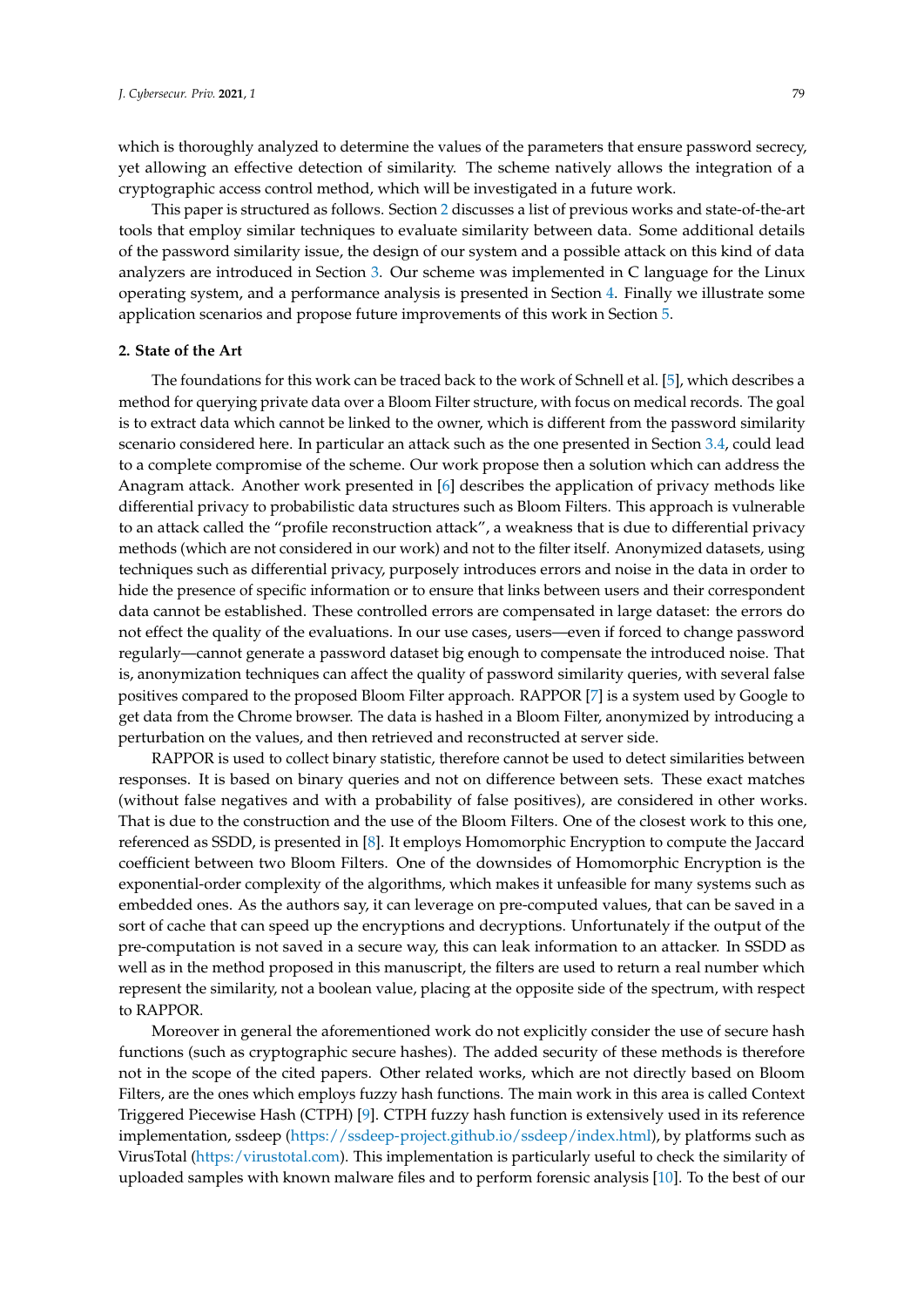knowledge, the security of this hash function was not extensively compared to "classic" families of hash functions such as SHA and MD.

To provide a more straightforward comparison of the characteristics of existing methods and our proposal, in Table [1](#page-2-1) we lists the main peculiarities of the various proposed approaches, and compare the different goals.

<span id="page-2-1"></span>**Table 1.** Comparison between similar approaches. The  $\bullet$  symbol defines a full compliance to the row, the symbol denotes a partial compliance, and the  $\bigcirc$  symbol denotes an absence of compliance to the row. The acronyms legend is the following one. BF: Bloom Filter, HE: Homomorphic Encryption, PHFs: Piecewise Hash Functions.



While these works are mainly related to privacy scenarios, in the password strength evaluation implementation we often see clear-text mechanisms to check the similarity of the last passwords. Another approach is to require the last password, but, if lost, it can result in a total lockout for the user or a subvert of the password change mechanism. Current guidelines of the National Institute of Standards and Technology (NIST) [\[11\]](#page-13-1) do not provide any rule against password reuse, only for temporary secrets.

To the best of our knowledge, in the literature there is not a use case of application of Bloom Filters to a password management scenario. Nowadays, companies and research groups try to deal with such attacks by mixing different strategies. Companies such as Facebook claimed to have bought black-market passwords in order to analyze the similarity among passwords in order to defeat

#### *The No. 1 cause of harm on the internet* [\[12\]](#page-13-2).

Other research groups otherwise proposed the idea of changing the structure of the password file in such a way that each user would have multiple possible passwords, sweetwords and only one of them is real. The false passwords are called honeywords. As soon as one of the honeywords is submitted in the login process, the adversary will be detected.

Despite these attempts, we claim that research has not yet provided an extensive analysis of this field. For this reason the aim of this paper is to study it, illustrate the advantages it brings, and discuss the security-related issues that it introduces.

#### <span id="page-2-0"></span>**3. Password Similarity**

It is widely known that password reuse is a common behaviour which can turn into a threat if passwords get leaked online [\[13\]](#page-13-3). Password leaks are a common form of information leak that happens regularly [\(https://us.norton.com/internetsecurity-emerging-threats-2019-data-breaches.html\)](https://us.norton.com/internetsecurity-emerging-threats-2019-data-breaches.html). A similar threat appears when users are allowed to choose a new password with little variations from the previous one (e.g., password2020 changing password from password2019). This behavior is tempting especially in corporate settings which enforce a policy of frequent password expiration. This can make brute force attacks very effective, since the new password is easily computed by a limited number of mutations starting from a dictionary of leaked ones. We can describe the password mutation as a perturbation of the password with slight variants. Tools such as password crackers or word-lists generators like cupp (A password generator based on personal and open source data: [https://github.com/Mebus/cupp\)](https://github.com/Mebus/cupp) or johntheripper (johntheripper is a common password cracker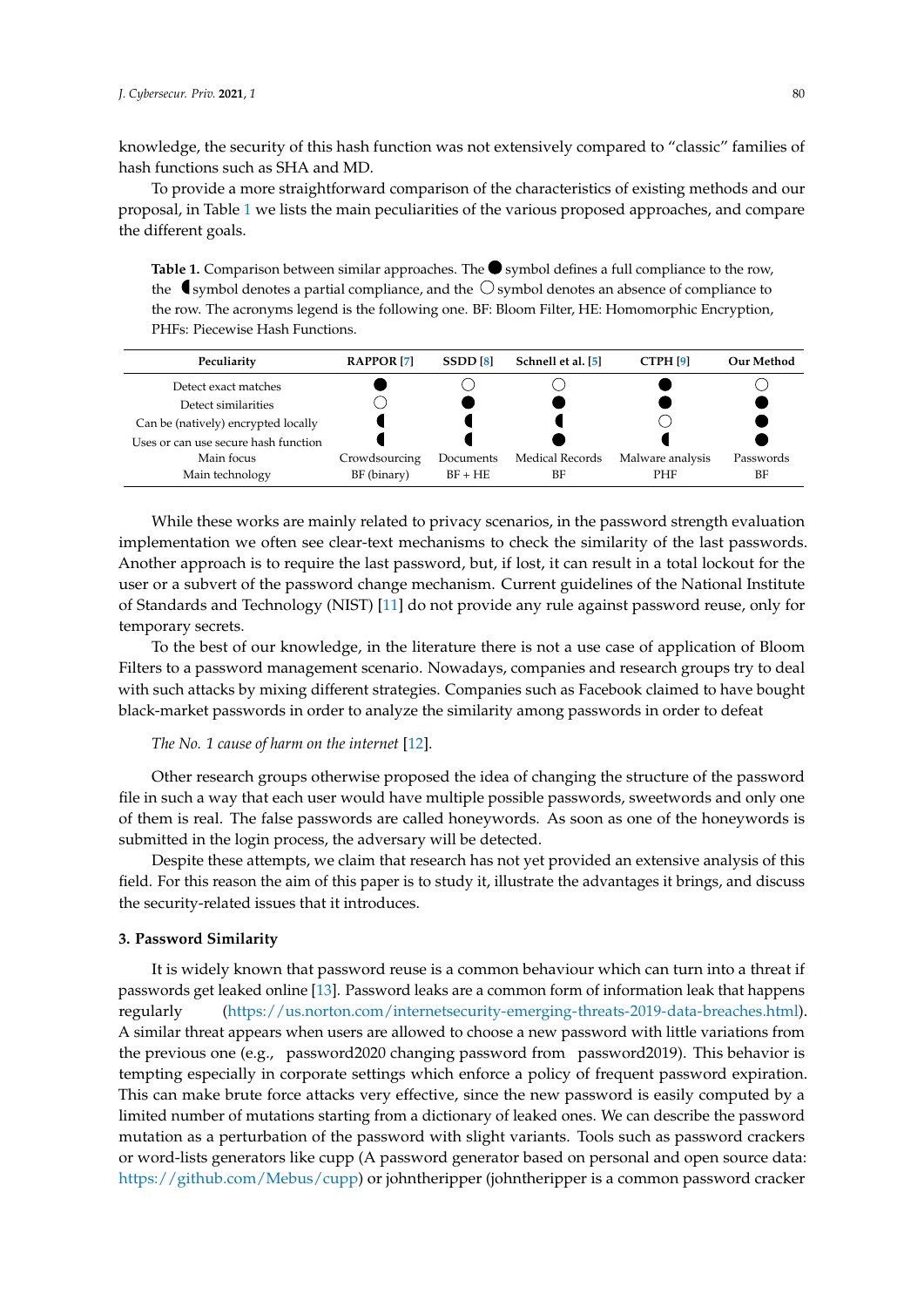and generator [https://www.openwall.com/john/\)](https://www.openwall.com/john/) implement various combination methods for password generation; passwords can also be generated by neural-based techniques such as adversarial generation [\[14\]](#page-13-4). Against these approaches, choosing a similar password is almost as insecure as choosing a dictionary password [\[15\]](#page-13-5). It is worth noticing that common methods to guide users to choose "robust" passwords are focused on avoiding the direct use of dictionary words. These methods have two shortcomings: users resort to variations that are easily discovered by mutation by the aforementioned tools, and there is no detection of password similarity when a password change is mandated.

For the purpose of this work, password similarity can be informally defined as the structural similarity of the text composing two password being compared, i.e., it has nothing to do with the possible underlying meaning of the string. This definition of password similarity can be used to guarantee that a user is not recycling what, in terms of actual entropy, can be considered the same password every time. A straightforward method to detect password similarity over a meaningful time span would require saving old passwords in clear-text into a database, which is obviously a despicable approach. We propose a solution based on Bloom Filters that overcomes this shortcoming.

#### <span id="page-3-0"></span>*3.1. Bloom Filters for Text Similarity*

A Bloom Filter, denoted in this paper as *β*, is a probabilistic data structure which can be used to cache data and speed up operations such as lookup in databases [\[16](#page-13-6)[–18\]](#page-13-7). It is composed by:

- a bucket which can be an array of bits initially set to the false value (0), we reference to its size in the number of bits as *κ*;
- Γ, a set of hash functions which will be used to insert and check values.

The relevant operations on a filter to measure similarity are:

- *Create*( $\Gamma$ ,  $\kappa$ )  $\rightarrow \beta$  which generates a Bloom Filter  $\beta$  using the hash functions present in the set Γ with a bucket of size *κ*.
- *Insert*( $\beta$ ,*s*) which inserts the bit string *s* in the Bloom Filter.
- $Check(\beta, s) \rightarrow Boolean$  which checks if the value *s* is not present in the filter or if it collides with a value which is already there.
- *QInsert*(*β*,*s*, *ν*) that inserts the string *s* splitting it in *ν*-grams.
- *Distance*( $\beta_1, \beta_2$ )  $\rightarrow$  *Real* that returns the distance between two Bloom Filters. To be comparable, two Bloom Filters must have the same bucket size *κ*, and need to use the same set of hash functions Γ.

An insertion operation (*Insert*(*β*,*s*)) of a string *s* in a Bloom Filter *β* is performed according to the following steps:

- the value that must be inserted into the bucket is hashed using the set of hash functions; The hash functions output must be re-mapped to provide indexes in the co-domain of cardinality *κ*.
- every bucket slot indexed by the keys got using the hash functions is set to the true value (1).

This operation therefore inserts the hashed value into the filter, setting the corresponding hash values to the true value. The process is described in Figure [1](#page-4-0) which pictures an insertion of the strings *password*1234 and *password*123!.

The verification process of the string *s* presence in the filter  $\beta$  (*Check*( $\beta$ ,*s*)  $\rightarrow$  *Boolean*) is analogous to the insertion case:

- The element *s* is hashed against all the functions to get a list of indexes;
- If any index points to a false value, then the element is not present in the filter for sure. The Bloom Filter never exhibits false negatives.
- Otherwise the value could be present in the filter, but due to the collision possibility of the hash functions, the result can be a false positive.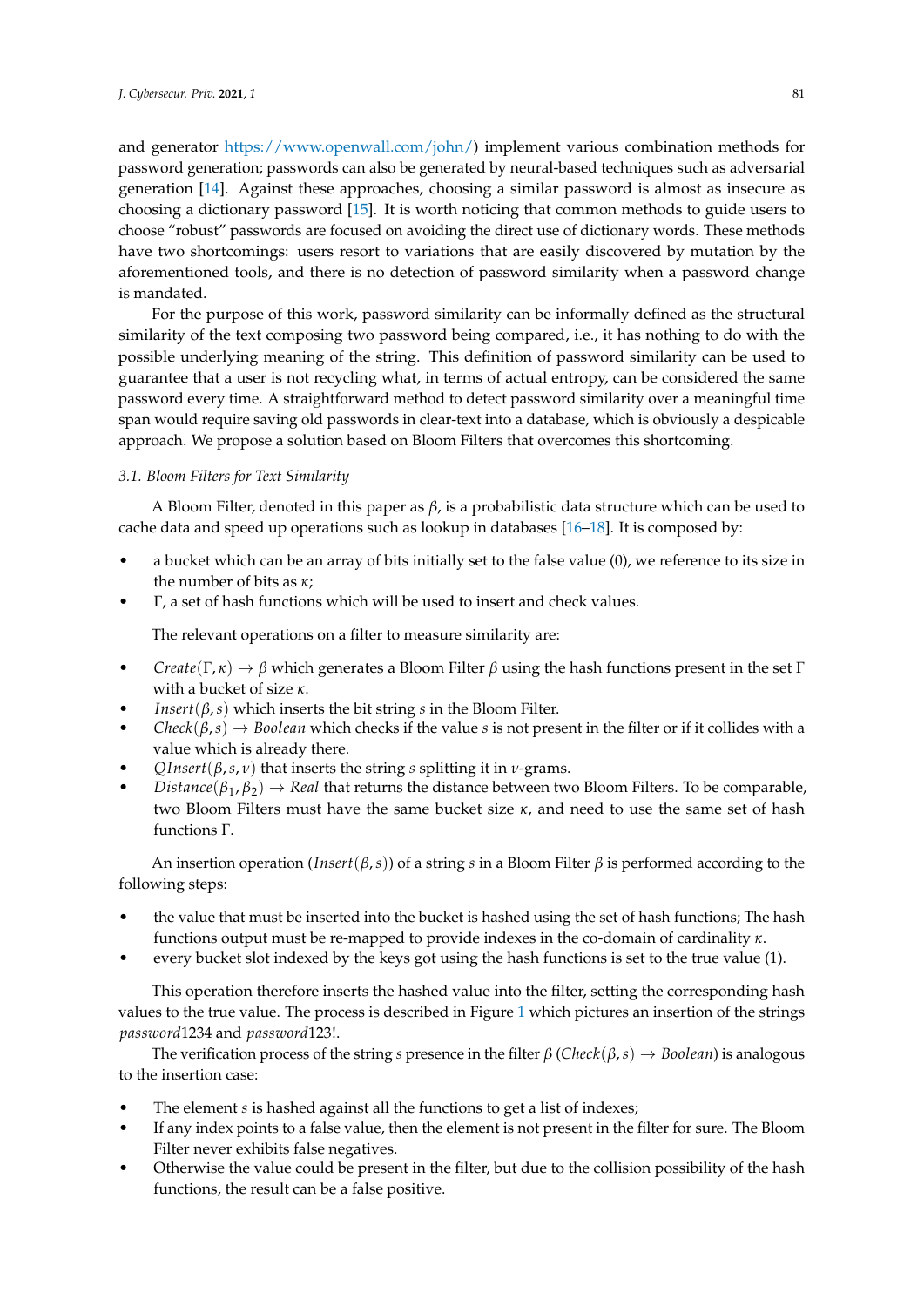<span id="page-4-0"></span>

**Figure 1.** Insertion procedure with two strings. The strings *password*1234 and *password*123! are hashed independently. This insertion procedure processes the passwords as single items, leading to different hashed values.

<span id="page-4-1"></span>This procedure is illustrated in Figure [2.](#page-4-1)



**Figure 2.** Check procedure with two strings. The strings *password*1234 and *helloworld* are hashed independently and the resultant indexes from the hash functions are checked in the bucket. If the lookup lead to a 0 value, the string is not present in the filter. Otherwise, it can be a value that is present in the filter or can be a collision (a false positive).

Bloom filters can be used for text similarity using distance-sensitive hash functions [\[19\]](#page-13-8) such the ones introduced by Kirsch et al. in [\[20\]](#page-13-9), or using an n-gram approach. This latter technique divides the string in n-grams and hashes every resultant n-gram with the hash functions present in the set, constructing a solution similar to locality-sensitive hashing [\[21,](#page-13-10)[22\]](#page-13-11):

The hashing procedure to enable the measure of distance is presented in Figure [3.](#page-5-0) The similarity of the two sets can be calculated by using various distance definitions, by extending the check procedure to yield the number of n-grams which are the same in the two strings, independently of the order. The similarity distance of two Bloom Filters can be expressed using distance and similarities coefficients [\[23\]](#page-13-12). The main ones are The Jaccard coefficient [\[24\]](#page-13-13) (which we will denote with *J*), the Dice coefficient [\[25\]](#page-13-14) (which we will denote with *δ*) and the Cosine similarity [\[26\]](#page-13-15) (denoted by *φ*). These coefficients can be calculated as functions between two Bloom Filters and are defined as:

$$
J(\beta_1, \beta_2) = \frac{\gamma_{\beta_1, \beta_2}}{k\beta_1 + k_{\beta_2} - \gamma_{\beta_1, \beta_2}} \qquad \qquad \delta(\beta_1, \beta_2) = \frac{2\gamma_{\beta_1, \beta_2}}{k_{\beta_1} + k_{\beta_2}} \qquad \qquad \phi(\beta_1, \beta_2) = \frac{\gamma_{\beta_1, \beta_2}}{\sqrt{k_{\beta_1} * \sqrt{k_{\beta_2}}}}
$$

where  $\gamma_{\beta_1,\beta_2}$  is the common number of true values in the sets of the two Bloom filters  $\beta_1$  and  $\beta_2$ , and  $k_{\beta_1}$  and  $k_{\beta_2}$  are the number of true values of, respectively, the  $\beta_1$  filter and  $\beta_2$  filter.

The Jaccard coefficient between two filters has already been exploited, and found to be an effective method, for computing Bloom Filter similarity. This coefficient, introduced in [\[24\]](#page-13-13) by Paul Jaccard, is shown to be suited to calculate the difference between two bit-sets, such as the one at the basis of the structure of the filter. Therefore, this coefficient is a common root of the systems based on the similarity between sets and Bloom Filters [\[27–](#page-13-16)[29\]](#page-13-17). The main related previous works for its applications are [\[8,](#page-12-7)[30\]](#page-13-18): these exploit the Jaccard coefficient for private documents, but are not tied to the password similarity field. The other functions were extensively analyzed in the works which we reference in this paper [\[5,](#page-12-4)[17,](#page-13-19)[31\]](#page-13-20). The choice of the best distance function is related to the application case. We propose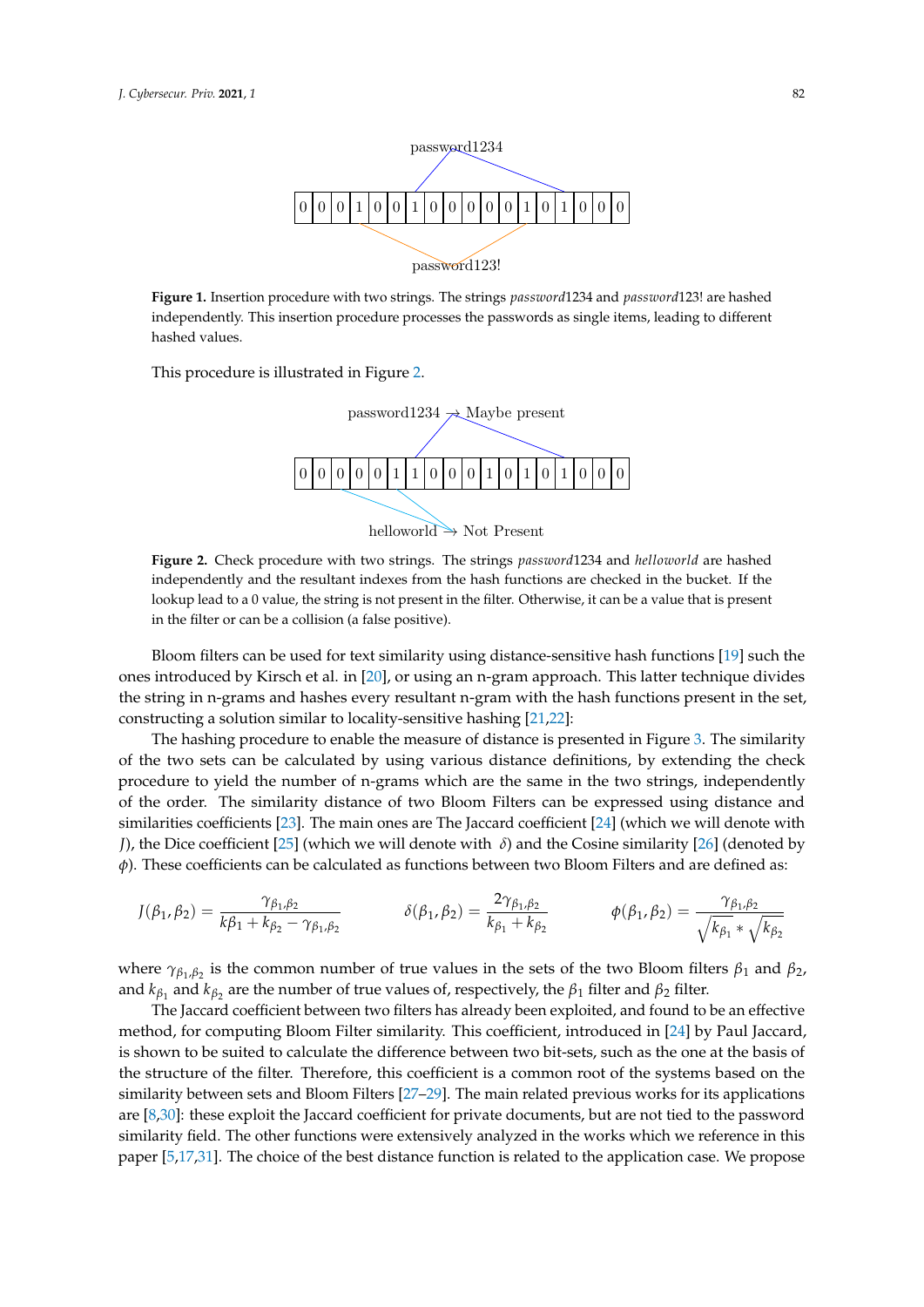<span id="page-5-0"></span>a comparison between their performance in the field of password similarity using Bloom filters in Section [4.](#page-8-0)



password123!

**Figure 3.** n-gram insertion procedure with two strings. The strings are divided into n-grams (in this case bi-grams) and hashed using an Insert operation for every n-gram.

As stated before, the structure of a Bloom Filter makes possible to have no false negatives (values that are returned as not inserted in the filter while they actually were there) and a number of false positives (values that are returned as inserted in the filter but no insertion procedure was applied on them). The percentage of false positives can be limited using the formulae presented in this section which are based on the choice of the hash function set Γ and the size of the bucket *κ*. The tuning of these parameters is essential to achieve a satisfactory trade-off between the utility of the query and the number of false positives. A wrong sizing of buckets or a choice of low-randomness hash functions can easily lead to a vulnerable filter (as detailed in Section [3.4\)](#page-7-0) or to an unstable filter that exhibits too many false positives. This latter case is formally defined by the formulae presented in Section [3.2](#page-5-1) and experimentally analyzed in Section [4.](#page-8-0)

#### <span id="page-5-1"></span>*3.2. Privacy Guarantees*

To size the filter, some criteria can be derived from the following formula, as stated in the "classical" work by Burton H. Bloom [\[16\]](#page-13-6),

<span id="page-5-2"></span>
$$
fpp = \left(1 - \left(1 - \frac{1}{m}\right)^{kn}\right)^k\tag{1}
$$

where *f pp* is the false positive probability of the filter. This can be calculated a-priori from the variables *m*, *k* and *n*, defined as:

- *m*, the cardinality of the set on which the filter is built;
- *k*, the number of different hash functions that are used to hash values into the filter;
- $n$ , the number of elements which will be inserted into the filter.

The formula is derived from the evaluation of the probability of an item to be represented by only 0 in the Bloom Filter set. In cases of uniform distribution, as it happens with hash functions used by a Bloom Filter, this probability is defined as  $1 - \frac{1}{m}$ . This value needs to be exponentiated to the number of hash functions *k* multiplied by the number of elements. That is a consequence of the construction of the *Insert* operation: an operation of this kind is required for every inserted value. A single *Insert* operation will hash a single input string for every hash function in the hash-set Γ. The resultant false positive probability is therefore the probability of having only value set to 1 for every result of our hash function set.

From this formula we can derive the optimal values for the filter size and the number of hash functions to use. For a specific number of elements, that will be inserted in the filter, we can choose a fixed *f pp* to get a desired percentage of false positives. To get the formulae to calculate these optimal values, we first need to approximate the value of fpp to  $fpp \approx (1 - e^{-kn/m})^k$ . As explained in [\[32\]](#page-13-21)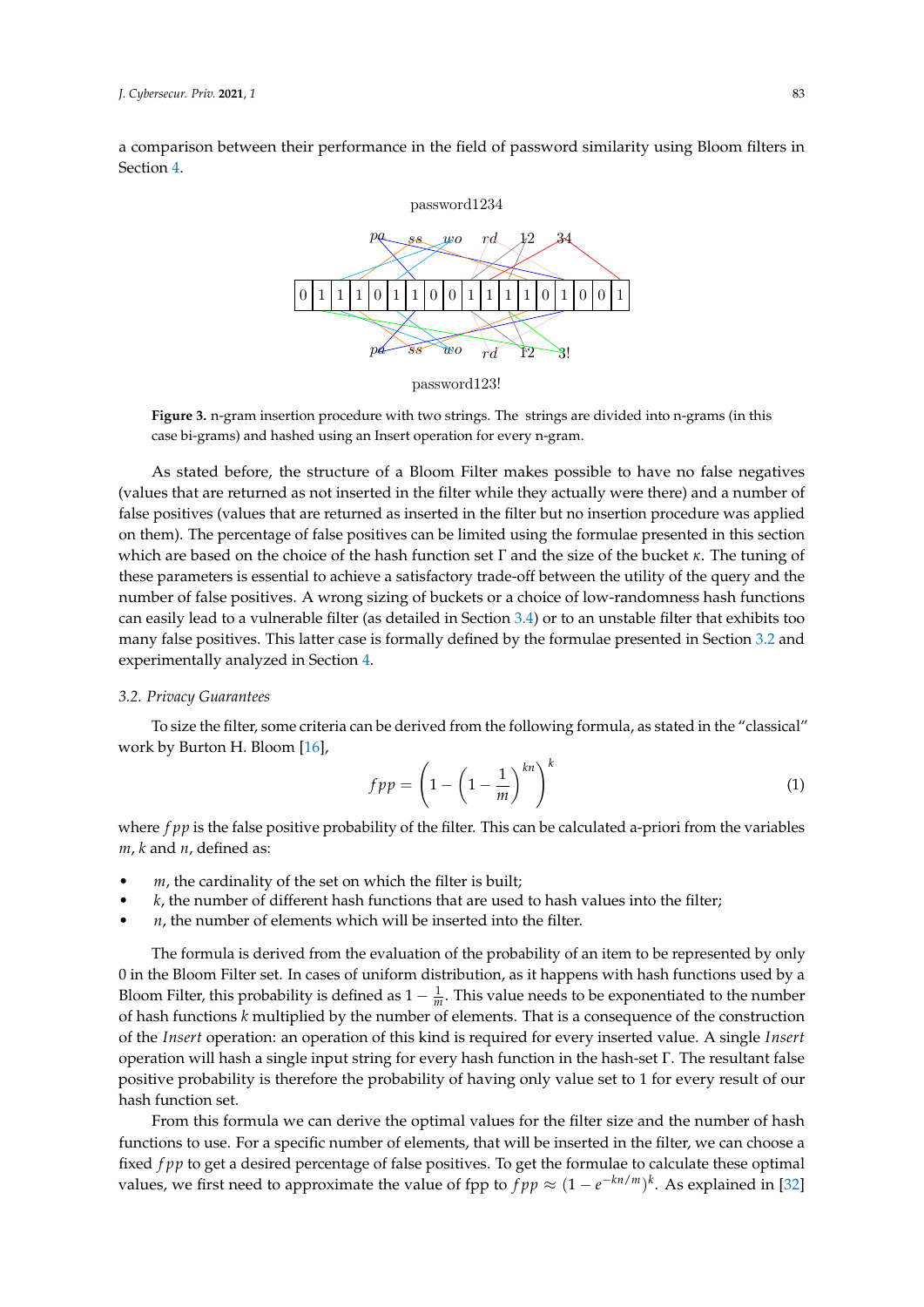the optimal number of hash functions can be found from the derivative of the *f pp*. Let us declare  $g = k ln(1 - e^{\frac{-kn}{m}})$ , minimizing this function *g* will lead us to the optimal (minimum) number of hash function. Therefore we can find that the global minimum is defined as:  $k' = \frac{m}{n} ln(2)$ . From this formula we can derive the optimal value for the size of the array. Replacing k' to k in the Equation [\(1\)](#page-5-2) we find

$$
fpp \approx (1 - e^{\frac{-kn}{m}})^k = (1/2)^{\frac{m}{n}\ln(2)}
$$

Which can be resolved for *m*, obtaining its optimal value, which is:

$$
m_{opt} = -\frac{n \ln(fpp)}{(\ln 2)^2}
$$

Obviously, these values must be integers, therefore we can apply a ceil to the result of the formulae, obtaining:

$$
m' = \lceil m_{opt} \rceil = \left\lceil -\frac{n \ln f p p}{(\ln(2))^2} \right\rceil \qquad \qquad k' = \left\lceil \frac{m'}{n} \ln(2) \right\rceil
$$

The rationale behind these sizing formulae comes from the observation that as the size of buckets increases, the probability of collisions decreases. Using this approach, a Bloom Filter with a controllable number of false positives can be tuned to fit any specific scenario. Conversely, as it is useful for the proposed application in order to enhance password confidentiality, a Bloom Filter can be designed in such a way to have a big number of false positives, thus obfuscating data by forcing collisions. Password confidentiality could be protected also by adopting privacy-preserving approaches, such as *δ*-presence [\[33\]](#page-14-0) or differential privacy [\[34\]](#page-14-1). These approaches take in consideration the amount of data stored into a database, or the filter in this case, and try to anonymize the data among many false positives. In this case the approach is directly applicable to the filter which can gain a lot of advantages in terms of privacy from this approach. Specific metrics for these scenarios were studied by Bianchi et al. in [\[35\]](#page-14-2), which proposed *γ*-deniability and after Xue et al. in [\[36\]](#page-14-3).

#### *3.3. Analysis of the Hash Function Family*

Another key component of the filter, which impacts on confidentiality, is the distribution of the values returned by the chosen hash function family. In this kind of probabilistic data structures, it may be necessary to deploy a huge number of hash functions. Using a different algorithm for every index can be unfeasible, and in any case a large variability within the hash function set hinders a precise analysis of the randomness of the generator. To overcome these problems, the hash function set can be generated by using the well-known salt approach, as described in Figure [4.](#page-7-1) When a value has to be inserted, many random numbers (salts) are generated. Prepending these numbers to the value, and using a fixed hash function, the effect is analogous to having adopted different, random hash functions. In our implementation we used *MD*5 as the base hash function. The salts can be generated using different hash functions, such as Murmur hash [\[37\]](#page-14-4) or secure cryptographic hash functions, such as SHA512. These are easily interchangeable, as libraries such as OpenSSL [\(https://openssl.org\)](https://openssl.org) implement the various methods using interfaces that facilitate high-level use of an hash function. In Section [4](#page-8-0) we propose a compared analysis of the speed of two hash cryptographic functions: *MD*5 and *SHA*512. The security of the hash function was studied in numerous works [\[38](#page-14-5)[–40\]](#page-14-6), in this case, the security of the system also relies on the division in n-grams. The salts are saved in the same location as the filter set, to allow reloading the state in subsequent invocations of the algorithm. We acknowledge that this trivial solution is vulnerable to attacks if the file is saved in clear-text form, like the one described in Section [3.4.](#page-7-0)

Saving salts in a secure way seems not too challenging, and is the subject of current and future investigation aimed at making the filter immune to this kind of attacks. For example, a salt can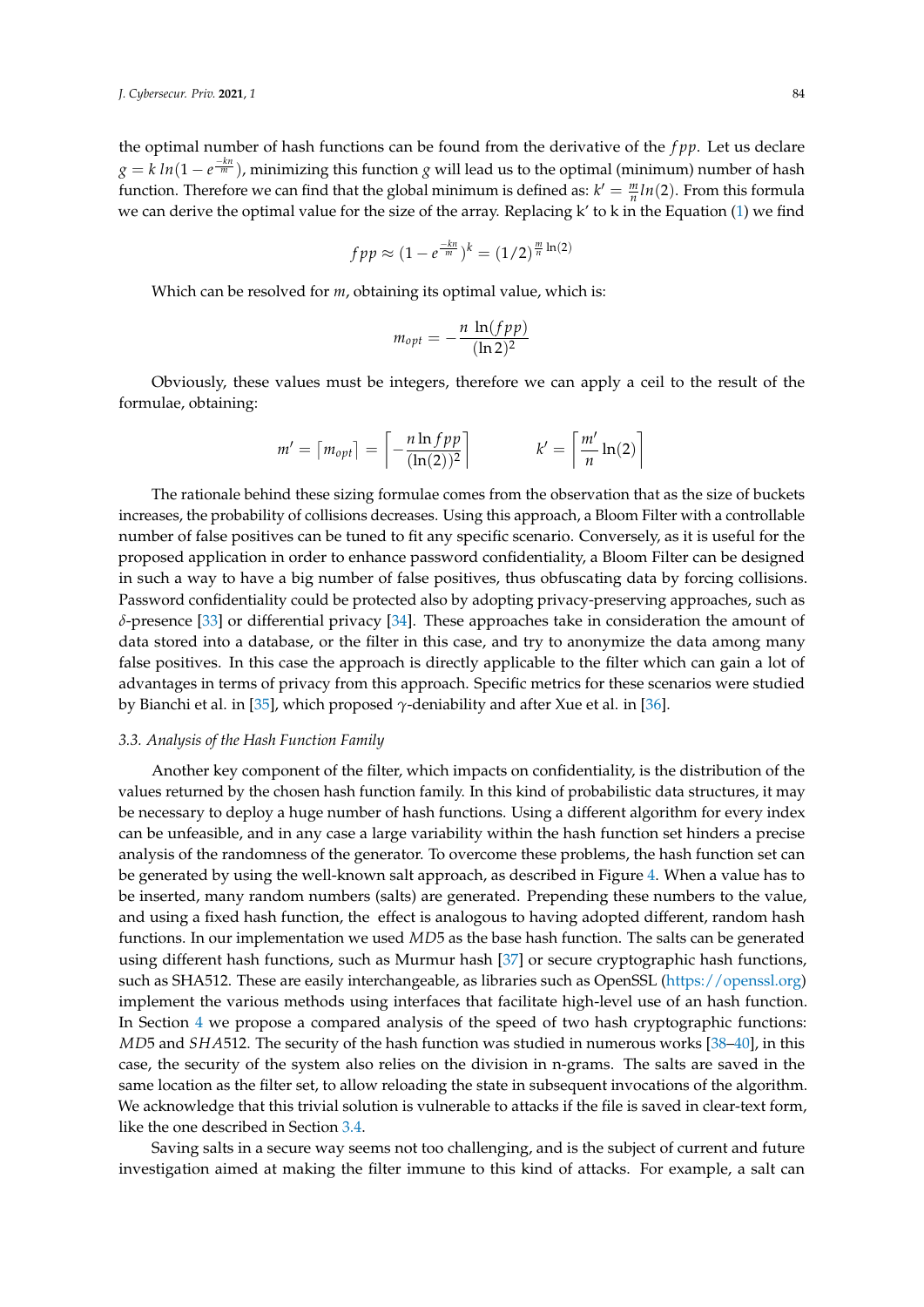be generated using a cipher like AES using an user provided key and a fixed payload similarly to AES-CTR mode [\[41\]](#page-14-7). AES, in this mode, generates an encryption stream starting from a counter *c*. The encryption stream is derived by encrypting this counter, initialized to a random *IV*. After this generation step, the encryption stream can be combined with the payload, using a *xor* operation. Similarly, we can extend the hash functions set of the filter with a function *GenerateHashes*(*key*) → Γ which generates the set of hash functions Γ starting from the key *key*. The salt of the functions is generated and encrypted with a key using a symmetric cypher such as *AES*. The security in this case relies on the key, which must be chosen by the user so as to withstand known attacks such as brute force and dictionary attacks. Using this technique, the filter set can be saved without specific protections, since it can be verified only using the chosen secret key. An in-depth analysis of the security of the encryption scheme, particularly concerning the peculiarity of having very short payloads due to the division in n-grams, will be the focus of ongoing research work. These approaches to the generation of hash functions are described in Figure [4.](#page-7-1) In the first hash set we can see that *h*1 and *h*2 are two functions generated with a random padding applied to the *MD*5 hash function. In this scenario we suppose to have a *Random*(*n*) function that can generate a random string of length *n*. This generation, when re-applied will lead to a totally different set of hash functions, making the distance function inapplicable. That is the concept of the construction of *h*1' and *h*2'. These functions can return different results from the functions *h*1 and *h*2 described before. Reusing the same value for the salt applied to the functions will lead to the same set of results, making the distance calculation possible. This is the concept of the third figure, which describes how, applying a fixed salt to a symmetric cipher using a secret key *k* the filter will lead to the same set of results.

<span id="page-7-1"></span>

**Figure 4.** Different hash functions generation. These functions will lead to different use-cases. In the first two figures we have a fully random generation which leads to different cases every time as we cannot predict the output got from *Random* function. The fourth case employs a cryptographic function and a set of fixed strings (*f ixedsaltn*) to generate the same set of hash function based on a secret key *k*.

#### <span id="page-7-0"></span>*3.4. Anagram Attack*

The system as described in the previous sections is vulnerable to an attack which exploits the order of the discovered n-grams. This attack aims to reconstruct the password as the anagram of the various n-grams. The attack is composed of four steps:

- 1. Generate all the hashes for a specific n-gram;
- 2. Hash the n-grams into a Bloom Filter;
- 3. Analyze the Bloom Filter and get the position of bits set to the true value;
- 4. Compose the various n-grams to create a password.

This scenario can be disruptive and can lead to the full disclosure of hashed password in no time. Additionally, this kind of attack can be enhanced with the help of a word dictionary similar to the one used in classical password attacks: the search tree can be pruned by excluding the words which do not contain the n-gram. For instance, let us imagine that a user inserts the password "password!!" in the filter and splitting the input in a list of bi-grams. In this work, we use a general definition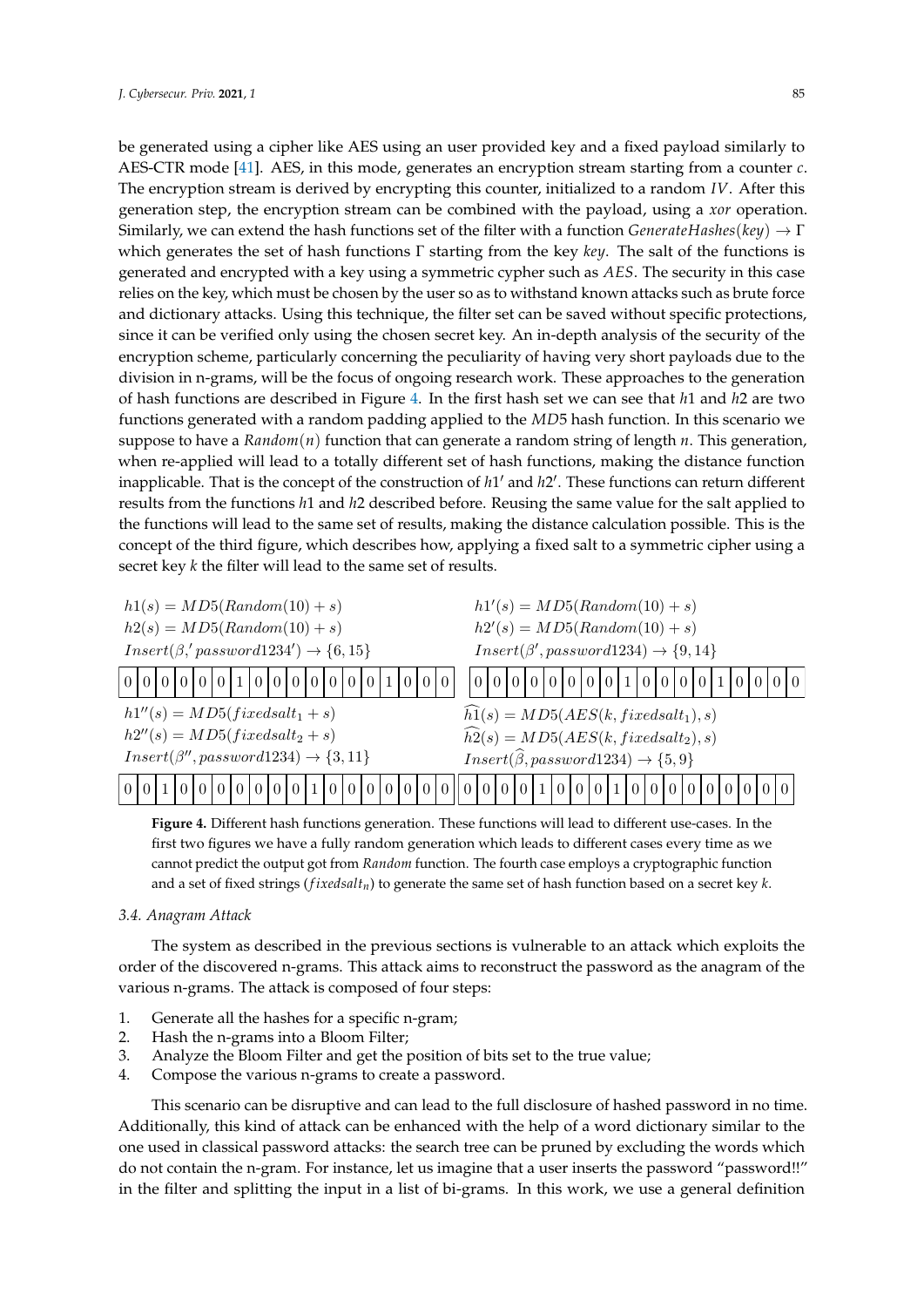of *ν*-grams functions, a *ν*-gram function will split the input in its *ν*-grams, where *ν* is the number of characters in each substring. In the case of bigrams, obviously  $\nu = 2$ . Accordingly, the attacker will generate all the possible bi-grams. This, using an alphabet  $\Delta$  will result in a generation of  $|\Delta|^2$ bi-grams which, for the ASCII case, is  $(127-32)^2 = 9025$  bi-grams, an operation which requires at most a couple of milliseconds on any modern CPU. After this step, the attacker will hash the bi-grams inserting them into the filter, which requires  $\Theta(n)$  insertions with *n* as the number of bi-grams. Subsequently, the attacker can create all the possible combinations in the search space generated by the pruned alphabet of bi-grams  $\Delta$ <sub>*II*</sub>. The research can be conducted by using an incremental number of repetitions. Therefore, the number of combinations which can be generated using the corresponding Bloom Filter are:

$$
\left(\frac{\Delta_{\nu}}{\nu}\right) \tag{2}
$$

with *n* as the length of the searched string. In the case of a common password of 8 ASCII characters and a Bloom Filter constructed with bi-grams the formula will result to:

$$
\binom{9025}{\frac{8}{2}} \approx 2.76 \times 10^{14} \tag{3}
$$

combinations. If we consider the worst case with repetitions the formula becomes

$$
\binom{\Delta_v + \frac{n}{v} - 1}{\frac{n}{v}} \tag{4}
$$

which, in this example, will result to  $\binom{9025+4-1}{4}$  which is almost the same value as seen for the non-repetition case. Passwords can be longer than eight characters to provide enough security against brute-force or dictionary attacks. For a password varying from *n* characters to *N* the number of combinations are:

$$
\sum_{i=n}^{N} {\lambda_v + \frac{i}{v} - 1 \choose \frac{i}{v}}
$$
\n(5)

In our data-set the average password size was 11.56, therefore, limits between 8 and 14 can be evaluated resulting in:

$$
\sum_{i=8}^{14} {9025 + \frac{i}{2} - 1 \choose \frac{i}{2}} \approx 9.96 \times 10^{23}
$$
 (6)

The crypto-analysis of the attack should include the details of the filter like the size of the bucket or the number of hash functions used.

#### <span id="page-8-0"></span>**4. Experimental Analysis**

The specified method to check password similarity was been implemented in C language. The hash functions used was the standard OpenSSL [\(https://www.openssl.org/\)](https://www.openssl.org/) implementations of hash functions, in this case MD5. The system was checked on a Ubuntu 18.04 system running in a VirtualBox virtual machine with 2 virtual CPUs and 1 GB of memory. The hypervisor ran over an Intel core i7-8700 cpu which clock frequency runs at 3.2 GHz, and the host was used exclusively to run the test VM. The random data were provided by /dev/urandom to avoid blocking behaviour [\[42\]](#page-14-8) and read to generate random hash functions. We used the following queries used to check the filter: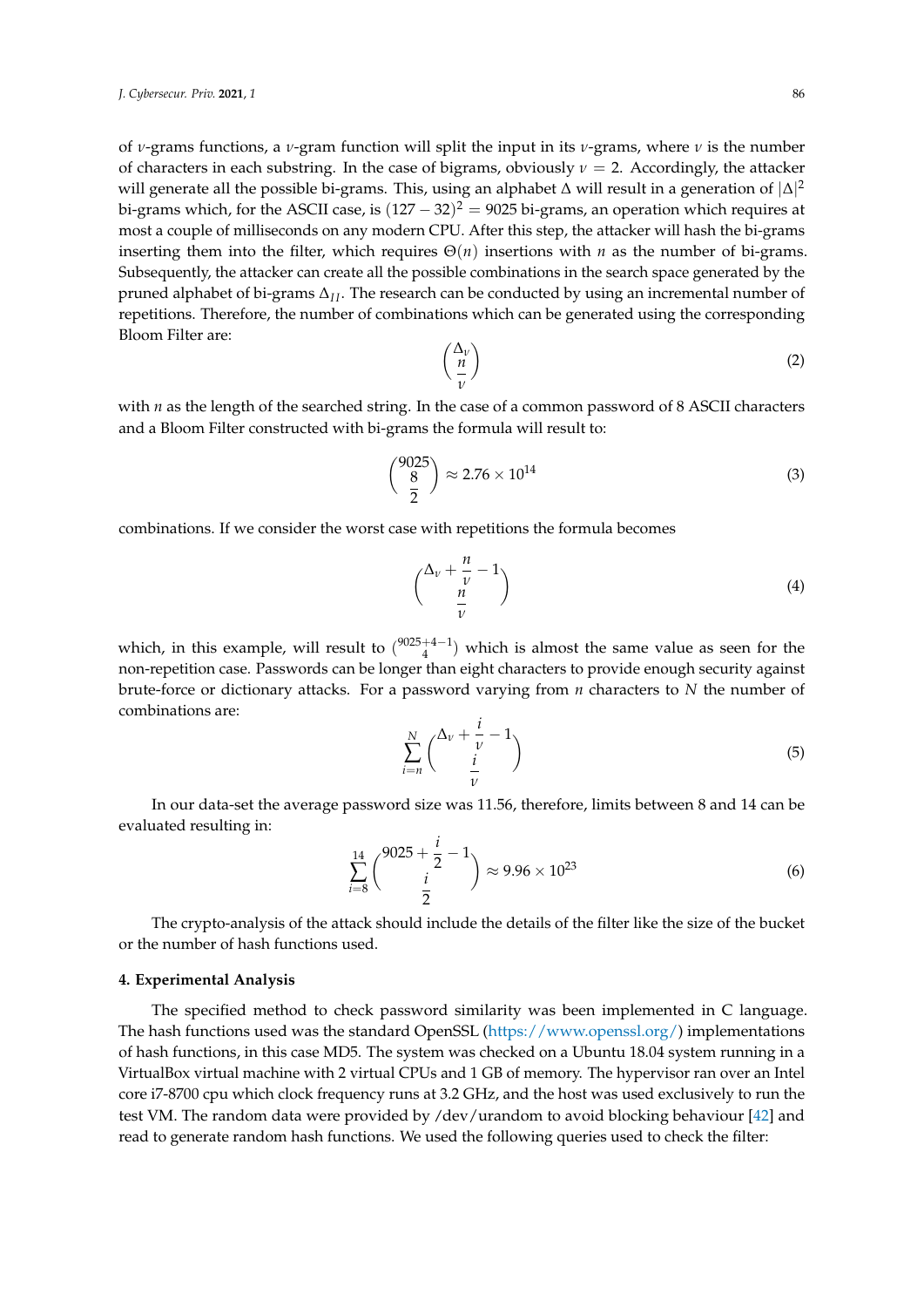- 1.  $\beta \leftarrow Create(\Gamma, \kappa)$ <br>2. *Insert*(*β. AAAA*
- 2. *Insert*(*β*, *AAAA*)
- 3. *Insert*(*β*, *BBBB*)
- 4. *Check*(*β*, *AAAA*)
- 5. *Check*(*β*, *CCCC*)
- 6. *Check*(*β*, *BBBB*)

In this case the hash dimension seemed not to influence the performances of the filter. The computational load was dominated by the generation of the salt string. The performance of the salt string generation presented in Figure [5](#page-9-0) is the average of the results of five runs of experiments, in which the size of the salt changed from 1 (really easy to brute-force) to 1000 (really hard to brute-force). As shown in the graph, the performance decreased linearly when the salt size increased. This happened because a single random character of the salt must be multiplied by the number of hash functions present in the filter. The *QInsert* and *Distance* performances were evaluated using the following querying pattern:

- 1.  $\beta_1 \leftarrow Create(\Gamma, \kappa)$ <br>2. *OInsert*( $\beta_1$ , thisis
- 2. *QInsert*( $\beta_1$ , *thisismy password*, 2)<br>3  $\beta_2 \leftarrow Create(\Gamma_K)$
- 3.  $\beta_2 \leftarrow Create(\Gamma, \kappa)$ <br>4. *OInsert*( $\beta_2$ , thisisi
- 4. *QInsert*(*β*2, *thisismyp*4*ssword*, 2)
- 5.  $β_3 ← Create(Γ, κ)$ <br>6. *OInsert*(*β*<sub>3</sub>, thisis)
- 6. *QInsert*(*β*3, *thisismypassw*0*rd*, 2)
- $Distance(\beta_1, \beta_2)$
- 8. *Distance*(*β*1, *β*3)

<span id="page-9-0"></span>

**Figure 5.** Speed of initialization of the filter and performances compared to edit distance. (**a**) Creation time of the filter changing the size of the salt strings. (**b**) Performances of the filter compared to the edit distance applied to the password data set.

In this test run, as in the *Insert* evaluation, the computational load was dominated by the filter generation. This system was also tested using ca. 5000 credentials from real-world leaked institutional logins. Data were clustered and analyzed using the filter, to observe which values were correctly identified as similar. The graph in Figure [5](#page-9-0) represents the analysis of the filter's precision. The graph also shows the edit distance between the various strings.

The plots in Figure [6a](#page-10-0)–d are the experimental confirmations of the sizing criteria presented in Section [3.2.](#page-5-1) These graphs were generated using different credentials from the ones in Figure [5a](#page-9-0),b, to confirm the general applicability of the filter. The data set was generated taking the common password database rockyou.txt (The one available in Kali Linux Distribution, [https://www.kali.org/,](https://www.kali.org/) under [/usr/share/wordlists/rockyou.txt.gz\)](/usr/share/wordlists/rockyou.txt.gz), inserting in the filter 5000 random-chosen credentials, and comparing them with 5000 other credentials randomly generated using a password generator tool such as APG [\[43\]](#page-14-9). As clearly highlighted from the graphs, there was not a big performance gap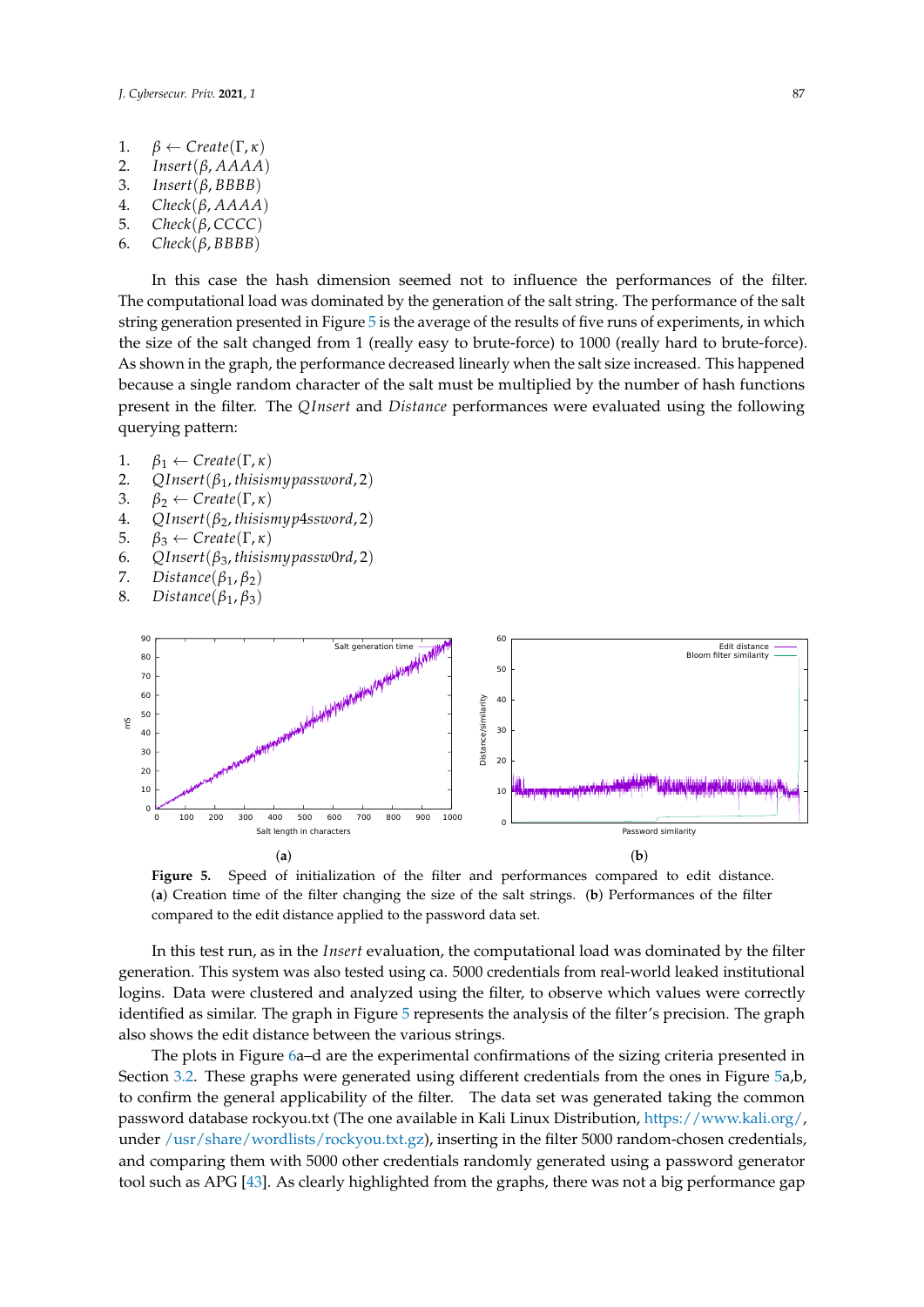between the two algorithms used, the secure cryptographic hash function SHA512 and the insecure MD5. Furthermore, the behaviour of the system respects the previously described formulae: a bigger filter size reduced the probability of a false positive. The hash functions number had a different impact on the scheme: it could degrade the performances if we chose a non-optimal number of functions. Choosing a low number of functions resulted in collisions by the same function, choosing too many functions resulted in filling the buckets easily, accelerating the occurrence of false positives.

<span id="page-10-0"></span>

**Figure 6.** Performance of the filter in terms of False Positive Percentage with different sizing of Γ (number of hash functions employed) and *κ* (size of the internal bucket). (**a**) Performance of a Bloom Filter based on MD5 hash functions in respect to number of hash functions used. (**b**) Performance of a Bloom Filter based on SHA512 hash functions in respect to number of hash functions used. (**c**) Performance of a Bloom Filter based on MD5 hash functions in respect to size of the internal bucket. (**d**) Performance of a Bloom Filter based on SHA512 hash functions in respect to size of internal bucket.

Figure [7a](#page-11-1) represents the performances of the system, in terms of time required to execute a *QInsert* of a random string divided in bi-grams or a *Distance* operation. The graph shows that the system had a linear response to the length of the input. We analyzed lengths from 1 to 64 chars, which included the most common lengths of password strings (7, 20) [\[44\]](#page-14-10). Furthermore, the plot shows that the SHA512 hashing method was clearly slower than MD5. This speed gap was due to the intrinsic complexity of the algorithm. That introduced a trade off between the security of the scheme in terms of resistance to collisions and the speed of the overall procedure.

The last graphical representations in Figure [7b](#page-11-1) describe the difference between the three implemented distance measures presented in Section [3.1.](#page-3-0) The behaviour of the three functions was comparable across the spectrum of passwords lengths employed to generate the plots in Figure [7a](#page-11-1). From the plot it is clear that Dice's method and the Cosine-based one gave more accurate results than the the Jaccard-based solution. The plot also shows the performance difference of our C implementation with a reference implementation of the CTPH scheme: ssdeep. Comparisons with the system presented in Table [1](#page-2-1) would be infeasible due to the difference of application field (RAPPOR), or the unavailability of reference implementations and original data set used in the paper (SSDD and Schnell's solution). The data visualized in the plot confirm the fact that ssdeep was not well suited to process small inputs such as passwords.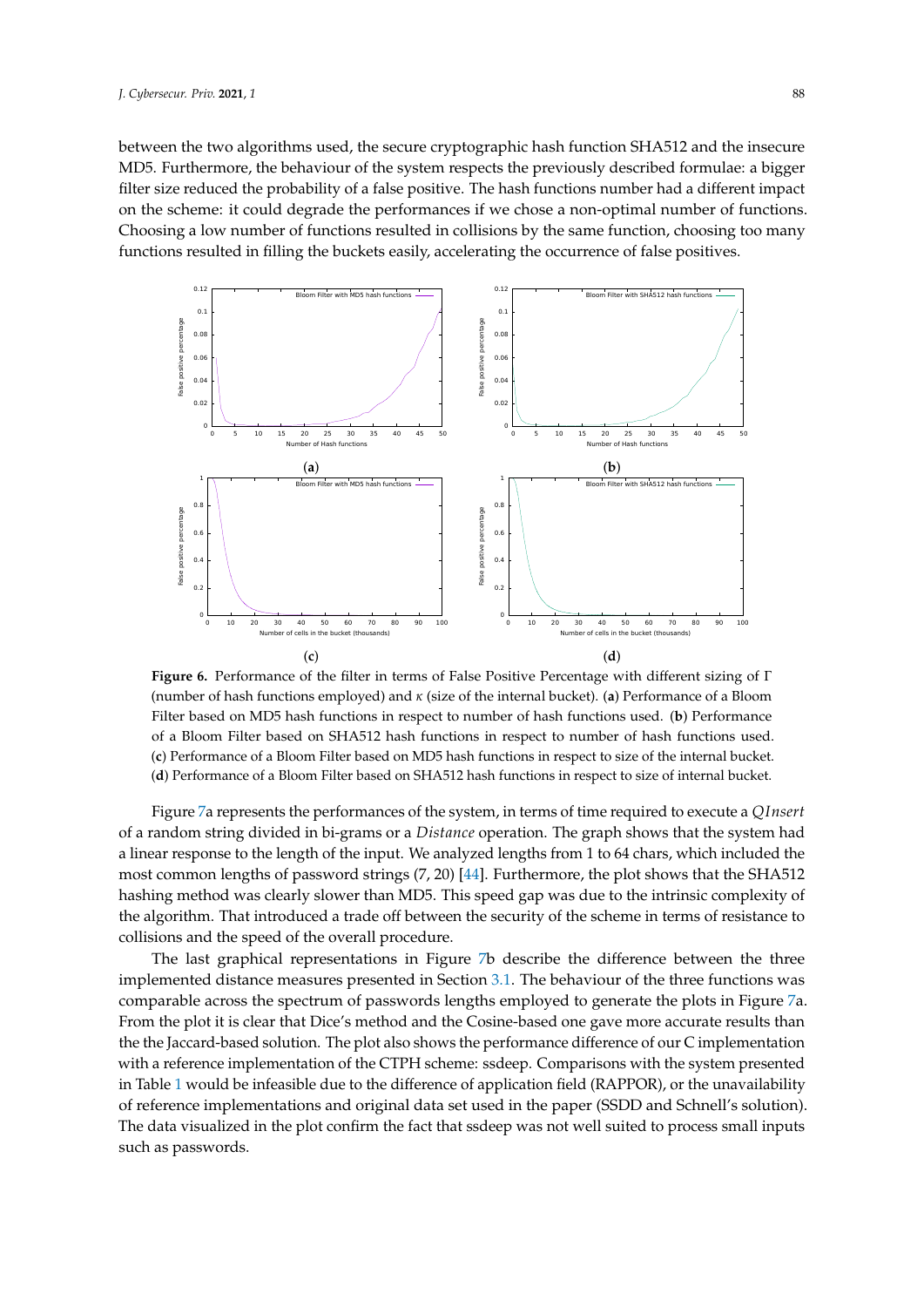<span id="page-11-1"></span>

**Figure 7.** Comparison of the two hash functions implemented (MD5 and SHA512) and performances of the different distance metrics (Jaccard coefficient, Dice coefficient and Cosine similarity) compared to a reference implementation of CTPH [\[9\]](#page-12-8) (ssdeep). (**a**) Performance of the system by inserting and checking random password of different lengths. (**b**) Comparison of different functions to calculate distance. Namely: Jaccard coefficient, Dice coefficient and Cosine similarity.

### <span id="page-11-0"></span>**5. Conclusions**

<span id="page-11-2"></span>In this work, we described a technique to analyze password similarity maintaining a good trade-off between utility and privacy. The system we proposed uses Bloom Filters, a family of probabilistic data structures, as the core elements of its design. This choice is driven by two properties of these artifacts: the predictability of their behavior, and the deterministic crypto-analysis that can be executed over them. We claim that the proposed method can be integrated as a modular component in any kind of authentication system, to discourage the use of similar passwords over time and to prevent their use over different domains as pictured in Figure [8.](#page-11-2)



**Figure 8.** Application scenario: The browser can insert the passwords *P*4*ssword*123! and *P*4*ssw*0*rd*123! into the Bloom filter, checking if they are similar enough to trow a warning of password similarity.

The typical application could be a browser's plug-in that issues a warning when the distance between a new password chosen by the user and the strings saved in the plug-in is below a pre-declared threshold.

The application can be instrumented to report the results of equations in Section [3](#page-2-0) regarding not only the similarity check result, but also the various parameters characterizing the filter, to evaluate the quality of the classification process.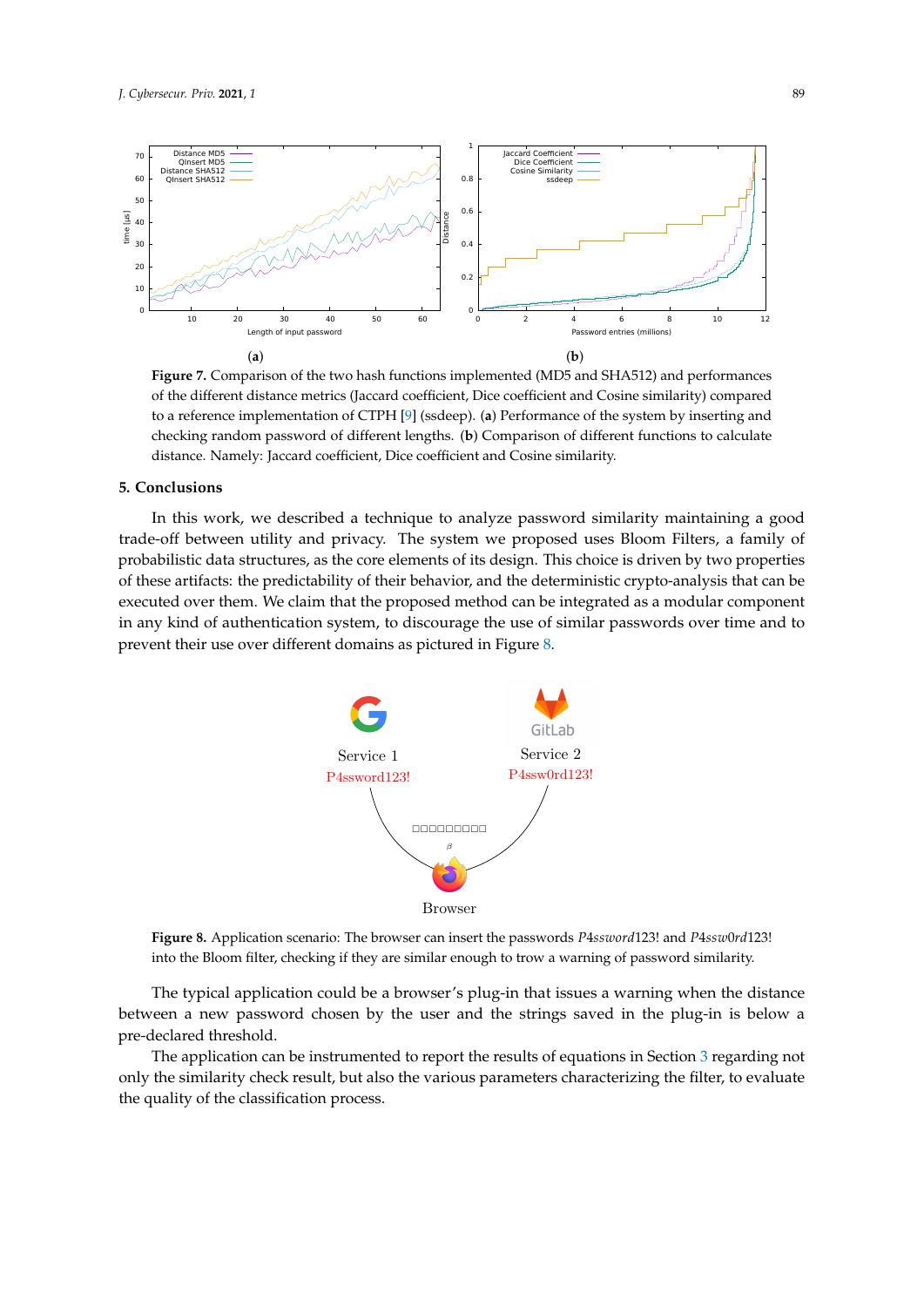#### *Future Works*

We are actually working on several improvements of the proposed password similarity algorithm:

- As stated in the Section [3,](#page-2-0) the filter can be generated using encrypted salts in conjunction with a strong cryptographic hash function (for example SHA3). This approach can be employed to ensure that data inserted in the structure are analyzable only by the owner of the secret key. The crypto-analysis of the resultant system should be explored to create secure Bloom Filters like the one presented in this paper and similar works [\[29\]](#page-13-17).
- A comparison with deep-learning based techniques can be introduced. This comparison should therefore include an analysis of the resistance against data-set reverse engineering. We argue that a neural network-based system needs a bigger data-set than our Bloom Filter-based one, and that the former approach can be difficult to analyze using black-box classifiers.
- The analysis of the crypto-system can be improved with a more in-depth comparison with privacy preserving techniques, such as *δ*-presence, *k*-anonymity or *t*-closeness as described in the surveys on the topic [\[45](#page-14-11)[,46\]](#page-14-12). As stated in Section [5,](#page-11-0) these approaches can suffer from the same issues affecting the deep-learning based one, i.e., the user cannot provide a data-set big enough to make the analysis valuable.
- Analysis of homomorphic encryption could lead to devise an encryption scheme to compute distances between encrypted strings using algorithms present in literature [\[47\]](#page-14-13).

We claim that these analyses can lead to the creation of an useful password checker, which, while respecting user experience guidelines and security best-practices, can signal to them dangerous similarities between their passwords.

**Author Contributions:** Conceptualization, All; methodology, All; formal analysis, D.B. and A.M.; investigation, D.B. and A.M.; data curation, D.B. and A.M.; writing—review and editing, All; supervision, F.C. and M.P. All authors have read and agreed to the published version of the manuscript.

**Funding:** This research received no external funding.

**Conflicts of Interest:** The authors declare no conflict of interest.

#### **References**

- <span id="page-12-1"></span><span id="page-12-0"></span>1. Schneier, B. Two-factor authentication: Too little, too late. *Commun. ACM* **2005**, *48*, 136. [\[CrossRef\]](http://dx.doi.org/10.1145/1053291.1053327)
- 2. Scheidt, E.M.; Domanque, E.; Butler, R.; Tsang, W. Access System Utilizing Multiple Factor Identification and Authentication. U.S. Patent 7,178,025, 13 February 2007.
- <span id="page-12-2"></span>3. Stobert, E.; Biddle, R. The password life cycle: User behaviour in managing passwords. In Proceedings of the 10th Symposium on Usable Privacy and Security, Menlo Park, CA, USA, 9–11 July 2014; pp. 243–255.
- <span id="page-12-3"></span>4. Levenshtein, V.I. Binary codes capable of correcting deletions, insertions, and reversals. *Sov. Phys. Dokl.* **1966**, *10*, 707–710.
- <span id="page-12-4"></span>5. Schnell, R.; Bachteler, T.; Reiher, J. Privacy-preserving record linkage using Bloom filters. *BMC Med. Inform. Decis. Mak.* **2009**, *9*, 41. [\[CrossRef\]](http://dx.doi.org/10.1186/1472-6947-9-41) [\[PubMed\]](http://www.ncbi.nlm.nih.gov/pubmed/19706187)
- <span id="page-12-5"></span>6. Alaggan, M.; Gambs, S.; Kermarrec, A.M. BLIP: Non-interactive differentially-private similarity computation on bloom filters. *Stabilization, Safety, and Security of Distributed Systems*; Springer: Berlin/Heidelberg, Germany, 2012; pp. 202–216.
- <span id="page-12-6"></span>7. Erlingsson, Ú.; Pihur, V.; Korolova, A. Rappor: Randomized aggregatable privacy-preserving ordinal response. In Proceedings of the 2014 ACM SIGSAC Conference on Computer and Communications Security, Scottsdale, AZ, USA, 3–7 November 2014; pp. 1054–1067.
- <span id="page-12-7"></span>8. Forman, S.; Samanthula, B.K. Secure Similar Document Detection: Optimized Computation Using the Jaccard Coefficient. In Proceedings of the 2018 IEEE 4th International Conference on Big Data Security on Cloud (BigDataSecurity), IEEE International Conference on High Performance and Smart Computing, (HPSC) and IEEE International Conference on Intelligent Data and Security (IDS), Omaha, NE, USA, 3–5 May 2018; pp. 1–4.
- <span id="page-12-8"></span>9. Kornblum, J. Identifying almost identical files using context triggered piecewise hashing. *Digit. Investig.* **2006**, *3*, 91–97. [\[CrossRef\]](http://dx.doi.org/10.1016/j.diin.2006.06.015)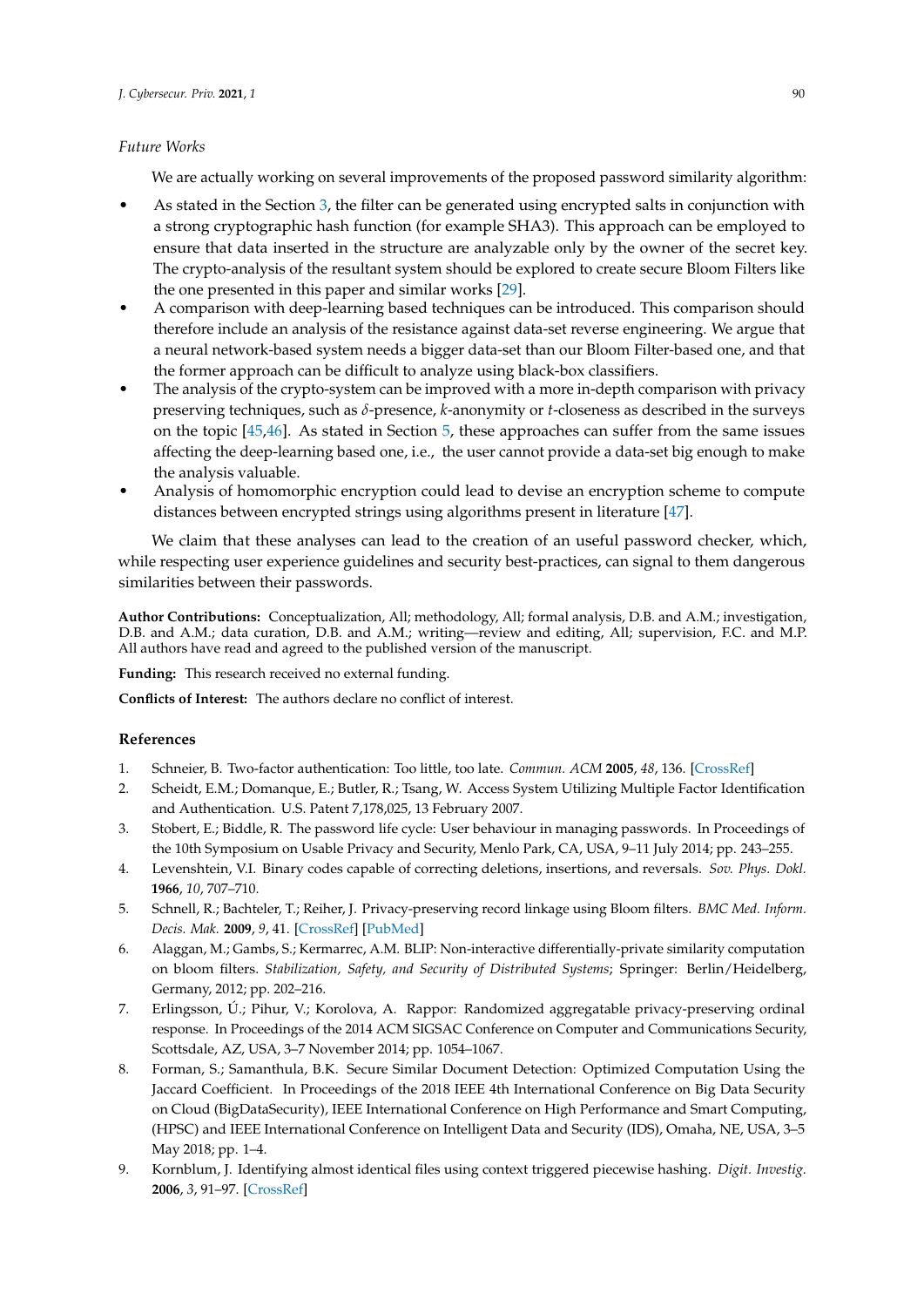- <span id="page-13-0"></span>10. Li, Y.; Sundaramurthy, S.C.; Bardas, A.G.; Ou, X.; Caragea, D.; Hu, X.; Jang, J. Experimental study of fuzzy hashing in malware clustering analysis. In Proceedings of the 8th Workshop on Cyber Security Experimentation and Test (CSET'15), Washington, DC, USA, 10 August 2015.
- <span id="page-13-1"></span>11. Grassi, P.A.; Garcia, M.E.; Fenton, J.L. *DRAFT NIST Special Publication 800-63-3 Digital Identity Guidelines*; National Institute of Standards and Technology: Los Altos, CA, USA, 2017.
- <span id="page-13-2"></span>12. Facebook Buys Black Market Passwords to Keep Your Account Safe. Available online: [https://www.](https://www.cnet.com/news/facebook-chief-security-officer-alex-stamos-web-summit-lisbon-hackers/) [cnet.com/news/facebook-chief-security-officer-alex-stamos-web-summit-lisbon-hackers/](https://www.cnet.com/news/facebook-chief-security-officer-alex-stamos-web-summit-lisbon-hackers/) (accessed on 15 December 2020).
- <span id="page-13-3"></span>13. Ives, B.; Walsh, K.R.; Schneider, H. The domino effect of password reuse. *Commun. ACM* **2004**, *47*, 75–78. [\[CrossRef\]](http://dx.doi.org/10.1145/975817.975820)
- <span id="page-13-4"></span>14. Liu, Y.; Xia, Z.; Yi, P.; Yao, Y.; Xie, T.; Wang, W.; Zhu, T. GENPass: A general deep learning model for password guessing with PCFG rules and adversarial generation. In Proceedings of the 2018 IEEE International Conference on Communications (ICC), Kansas City, MO, USA, 20–24 May 2018; pp. 1–6.
- <span id="page-13-5"></span>15. Wood, C.C. Constructing difficult-to-guess passwords. *Inf. Manag. Comput. Secur.* **1996**, *4*, 43–44. [\[CrossRef\]](http://dx.doi.org/10.1108/09685229610114204)
- <span id="page-13-6"></span>16. Bloom, B.H. Space/time trade-offs in hash coding with allowable errors. *Commun. ACM* **1970**, *13*, 422–426. [\[CrossRef\]](http://dx.doi.org/10.1145/362686.362692)
- <span id="page-13-19"></span>17. Mitzenmacher, M. Compressed Bloom filters. *IEEE/ACM Trans. Netw.* **2002**, *10*, 604–612. [\[CrossRef\]](http://dx.doi.org/10.1109/TNET.2002.803864)
- <span id="page-13-7"></span>18. Gremillion, L.L. Designing a Bloom filter for differential file access. *Commun. ACM* **1982**, *25*, 600–604. [\[CrossRef\]](http://dx.doi.org/10.1145/358628.358632)
- <span id="page-13-8"></span>19. Aumüller, M.; Christiani, T.; Pagh, R.; Silvestri, F. Distance-sensitive hashing. In Proceedings of the 37th ACM SIGMOD-SIGACT-SIGAI Symposium on Principles of Database Systems, Houston, TX, USA, 10–15 June 2018; pp. 89–104.
- <span id="page-13-9"></span>20. Kirsch, A.; Mitzenmacher, M. Distance-sensitive bloom filters. In Proceedings of the 2006 Eighth Workshop on Algorithm Engineering and Experiments (ALENEX), Miami, FL, USA, 21 January 2006; pp. 41–50.
- <span id="page-13-10"></span>21. Indyk, P.; Motwani, R. Approximate nearest neighbors: Towards removing the curse of dimensionality. In Proceedings of the Thirtieth Annual ACM Symposium on Theory of Computing, Dallas, TX, USA, 23–26 May 1998; pp. 604–613.
- <span id="page-13-11"></span>22. Gionis, A.; Indyk, P.; Motwani, R. Similarity search in high dimensions via hashing. *Vldb* **1999**, *99*, 518–529.
- <span id="page-13-12"></span>23. Brown, A.; Randall, S.; Boyd, J.; Ferrante, A. Evaluation of approximate comparison methods on Bloom filters for probabilistic linkage. *Int. J. Popul. Data Sci.* **2019**, *4*, 1–16. [\[CrossRef\]](http://dx.doi.org/10.23889/ijpds.v4i1.1095) [\[PubMed\]](http://www.ncbi.nlm.nih.gov/pubmed/32935029)
- <span id="page-13-13"></span>24. Jaccard, P. Le Coefficient Generique et le Coefficient de Communaute Dans la Flore Marocaine. *Mémoires de la Société Vaudoise des Sciences Naturelles* **1926**, *14*, 385–403.
- <span id="page-13-14"></span>25. Dice, L.R. Measures of the amount of ecologic association between species. *Ecology* **1945**, *26*, 297–302. [\[CrossRef\]](http://dx.doi.org/10.2307/1932409)
- <span id="page-13-15"></span>26. Barkman, J.J. *Phytosociology and Ecology of Cryptogamic Epiphytes (Including a Taxonomic Survey and Description of Their Vegetation Units in Europe)*; Barkman Van Gorcum & Company. N. V.: Assen, Netherlands, 1958.
- <span id="page-13-16"></span>27. Niwattanakul, S.; Singthongchai, J.; Naenudorn, E.; Wanapu, S. Using of Jaccard coefficient for keywords similarity. In Proceedings of the International Multiconference of Engineers and Computer Scientists, Hong Kong, China, 13–15 March, 2013; Volume 1, pp. 380–384.
- 28. Vatsalan, D.; Sehili, Z.; Christen, P.; Rahm, E. Privacy-preserving record linkage for big data: Current approaches and research challenges. In *Handbook of Big Data Technologies*; Springer: Berlin/Heidelberg, Germany, 2017; pp. 851–895.
- <span id="page-13-17"></span>29. Niedermeyer, F.; Steinmetzer, S.; Kroll, M.; Schnell, R. *Cryptanalysis of Basic Bloom Filters Used for Privacy Preserving Record Linkage*; Working Paper Series, No. WP-GRLC-2014-04; German Record Linkage Center: Nuremberg, Germany, 2014.
- <span id="page-13-18"></span>30. Manalu, D.R.; Rajagukguk, E.; Siringoringo, R.; Siahaan, D.K.; Sihombing, P. The Development of Document Similarity Detector by Jaccard Formulation. In Proceedings of the 2019 International Conference of Computer Science and Information Technology (ICoSNIKOM), Jember, Indonesia, 16–17 October 2019; pp. 1–4.
- <span id="page-13-20"></span>31. Ji, S.; Yang, S.; Das, A.; Hu, X.; Beyah, R. Password correlation: Quantification, evaluation and application. In Proceedings of the IEEE INFOCOM 2017-IEEE Conference on Computer Communications, Atlanta, GA, USA, 1–4 May 2017; pp. 1–9.
- <span id="page-13-21"></span>32. Broder, A.; Mitzenmacher, M. Network applications of bloom filters: A survey. *Internet Math.* **2004**, *1*, 485–509. [\[CrossRef\]](http://dx.doi.org/10.1080/15427951.2004.10129096)